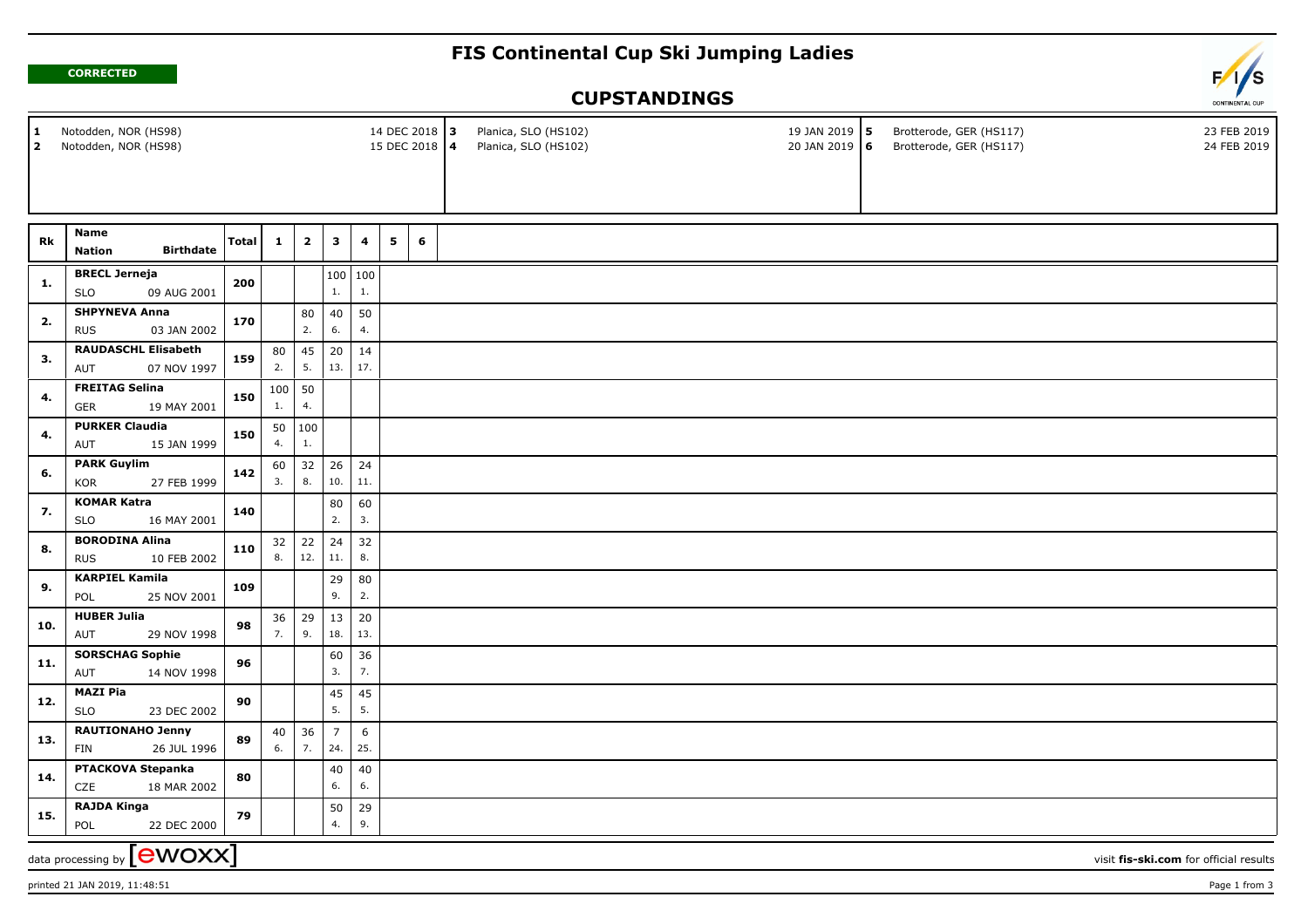| Rk  | Name<br><b>Birthdate</b><br>Nation                        | Total | $\mathbf{1}$              | $\overline{2}$ | $\mathbf{3}$        | 4                     | 5 | 6 |  |
|-----|-----------------------------------------------------------|-------|---------------------------|----------------|---------------------|-----------------------|---|---|--|
| 16. | <b>IHLE Alina</b><br><b>GER</b><br>27 DEC 2002            | 71    | $45 \mid 26$<br>5.        | 10.            |                     |                       |   |   |  |
| 17. | <b>REISCH Agnes</b><br><b>GER</b><br>11 OCT 1999          | 65    | 5<br>26.                  | 60<br>3.       |                     |                       |   |   |  |
| 18. | <b>ELLMAUER Katharina</b><br>01 AUG 2000<br>AUT           | 60    | 29<br>9.                  | 18<br>14.      | 8<br>23.            | 5 <sup>5</sup><br>26. |   |   |  |
| 19. | <b>IAKOVLEVA Mariia</b><br>07 JUN 1999<br><b>RUS</b>      | 58    |                           |                | 32<br>8.            | 26<br>10.             |   |   |  |
| 20. | <b>MOHARITSCH Vanessa</b><br>16 OCT 2002<br>AUT           | 50    | $26$ 24<br>$10.$ 11.      |                |                     |                       |   |   |  |
| 20. | <b>ROESTAD Karoline</b><br>12 JUN 1995<br><b>NOR</b>      | 50    | 10 <sup>1</sup><br>21.    | 40<br>6.       |                     |                       |   |   |  |
| 22. | <b>BELSHAW Annika</b><br>13 JUN 2002<br><b>USA</b>        | 47    | 24<br>11.                 | 22<br>12.      | $\mathbf{1}$<br>30. |                       |   |   |  |
| 23. | <b>MAIR Sophie</b><br>AUT<br>11 JUL 2000                  | 40    | $24 \mid 16$<br>$11.$ 15. |                |                     |                       |   |   |  |
| 24. | <b>SDERZHIKOVA Valentina</b><br>KAZ<br>30 JAN 2001        | 37    |                           |                | 15<br>16.           | 22<br>12.             |   |   |  |
| 25. | <b>EILERS Natalie</b><br>CAN<br>31 OCT 1998               | 36    |                           |                | 18<br>14.           | 18<br>14.             |   |   |  |
| 26. | <b>JONES Paige</b><br>USA<br>30 AUG 2002                  | 33    | $20 \mid 13$<br>13.       | 18.            |                     |                       |   |   |  |
| 26. | <b>KVERNMO Pernille</b><br>27 NOV 2000<br><b>NOR</b>      | 33    | 18<br>14.                 | 15<br>16.      |                     |                       |   |   |  |
| 28. | <b>GIANMOENA Veronica</b><br>25 OCT 1995<br>ITA           | 32    |                           |                | 22<br>12.           | $10\,$<br>21.         |   |   |  |
| 29. | <b>SANKEY Logan</b><br><b>USA</b><br>28 MAY 1998          | 29    | $15 \mid 14$<br>$16.$ 17. |                |                     |                       |   |   |  |
| 30. | <b>MOBERG Astrid</b><br>19 JUN 2001<br>SWE                | 28    |                           |                | 16<br>15.           | 12<br>19.             |   |   |  |
| 31. | <b>TRAASERUD Heidi Dyhre</b><br>10 JUL 2003<br><b>NOR</b> | 27    | $16$   11<br>15.          | 20.            |                     |                       |   |   |  |
| 32. | <b>SKATVEDT Karoline</b><br><b>NOR</b><br>02 APR 2000     | 26    | 14<br>17.   19.           | 12             |                     |                       |   |   |  |
| 33. | <b>LANCHO Arantxa</b><br><b>GER</b><br>23 FEB 2000        | 24    |                           |                | 9<br>22.            | 15<br>16.             |   |   |  |
| 34. | <b>HOFFMANN Anna</b><br>28 MAR 2000<br><b>USA</b>         | 23    | $13 \mid 10$<br>18.       | 21.            |                     |                       |   |   |  |

data processing by **CWOXX** visit **fis-ski.com** for official results